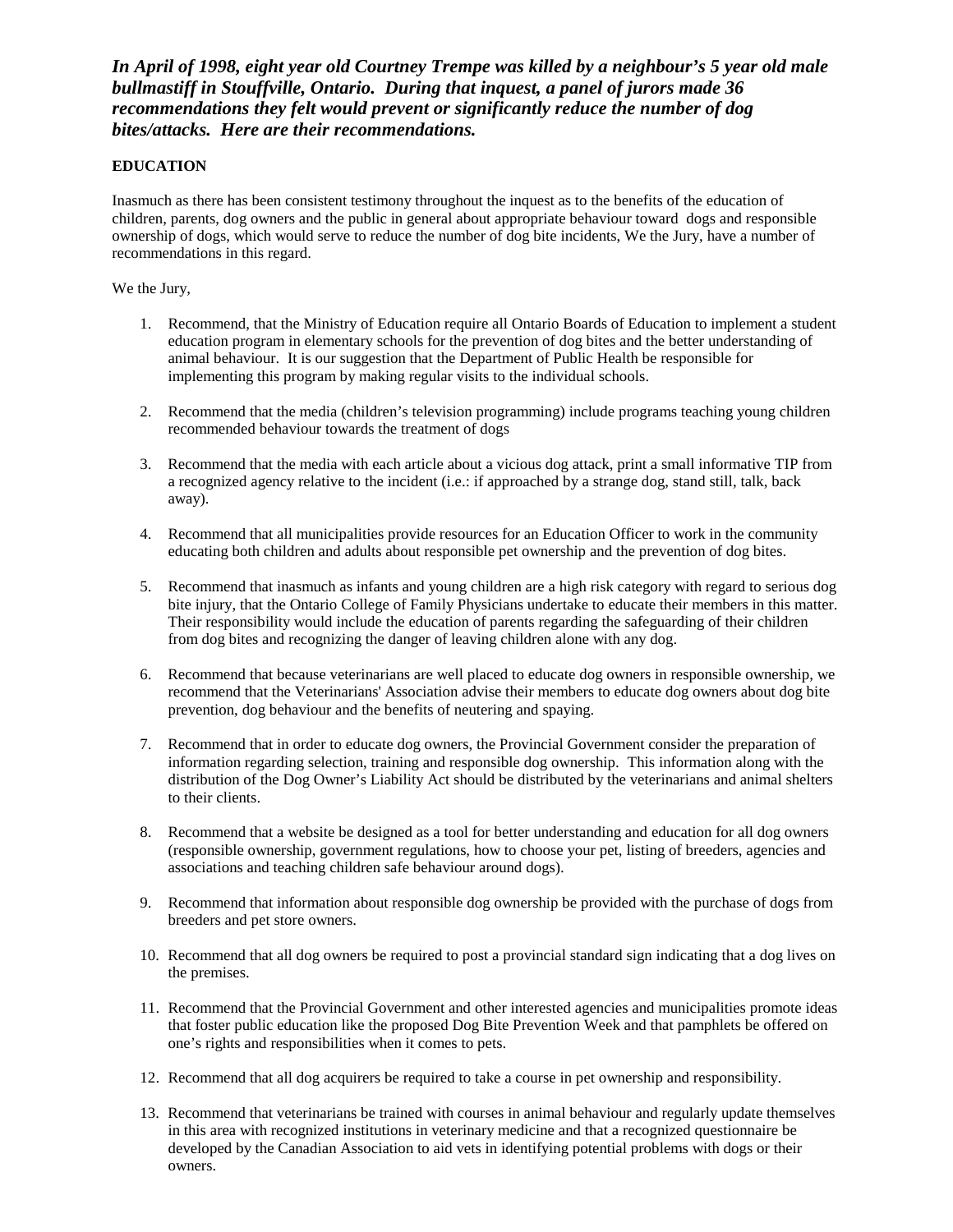### **LEGISLATIVE CHANGES**

Testimony during this inquest has revealed that the present system of reliance on municipal bylaws of itself, is inadequate to safeguard the public in the matter of dog bites. There are problems regarding the enforcement of restraint orders from one municipality to another. There are also problems regarding the process of implementation of restraint orders and lack of uniform terminology. In order to discourage irresponsible dog ownership and to provide thorough and equal protection of the public across the province as a whole from a dog who has bitten or attacked, We the Jury

- 1. Recommend that the *Dog Owner's Liability Act* be amended to allow for ex parte hearings in which the court may order that an owner of a dog take steps for more effective control of a dog or may order that a dog be destroyed.
- 2. Recommend that the *Dog Owner's Liability Act* be amended to allow a judge to order that a dog be confined or restrained by leash or muzzle when on the owner's property or in public pending the determination of whether a dog is dangerous or pending any appeal of such a determination.
- 3. Recommend that the *Dog Owner's Liability Act* be amended to specifically identify, for the benefit of judges, methods by which dogs may be restrained. These methods may include leashing, muzzling or providing for a dog enclosure of a specified size.
- 4. Recommend that the *Dog Owner's Liability Act* be amended to provide for an automatic restraint order for dogs that are ordered by a judge to be destroyed.
- 5. Recommend that fines under the *Dog Owner's Liability Act* be substantially increased, since an economic impact can be an effective deterrence to irresponsible dog ownership.
- 6. Recommend that persons who are found liable under the *Dog Owner's Liability Act* be prohibited from owning another dog for a period of time designated by the court.
- 7. Recommend that the *Dog Owner's Liability Act* be amended to prohibit the training of guard dogs and attack dogs other than for the purpose of ownership by police or a registered security agency and that they only be housed in totally secured areas or taken out in the hands of an authorized and certified person.
- 8. Recommend that in redrafting the *Dog Owner's Liability Act* consideration be given to information contained in EXHIBIT #21 of the Inquest, as appended to this verdict.

# **REPORTING, RECORDING AND RESEARCH**

We the Jury, find that information in many instances is incomplete, not standardized and difficult to access.

We the Jury,

- 1. Recommend that there be an analysis of current reporting procedures and that there be implemented a centralized database by the provincial government. This should include a standardized format and compulsory requirement for the reporting of dog bites. This might be done through the Ministry of Health because of the health risk and cost.
- 2. Recommend that there be in place a province-wide system of record keeping that follows dog owners as they change addresses and as they move beyond the boundaries of a municipality.
- 3. Recommend that municipalities keep active records relating to by-law enforcement, and particularly animal control for a period of time to be determined.
- 4. Recommend that a toll-free number be accessible for all dog owners as a "help line" for information to assist the community with inquiries regarding concerns/incidents involving canines.
- 5. Recommend that the system of licensing and registration of dogs provide a provincial wide tracking of any dog.
- 6. Recommend that the tagging and licensing of dogs be incorporated with rabies injections produce a single dog tag, thus ensuring a more accurate, consistent and comprehensive licensing system.